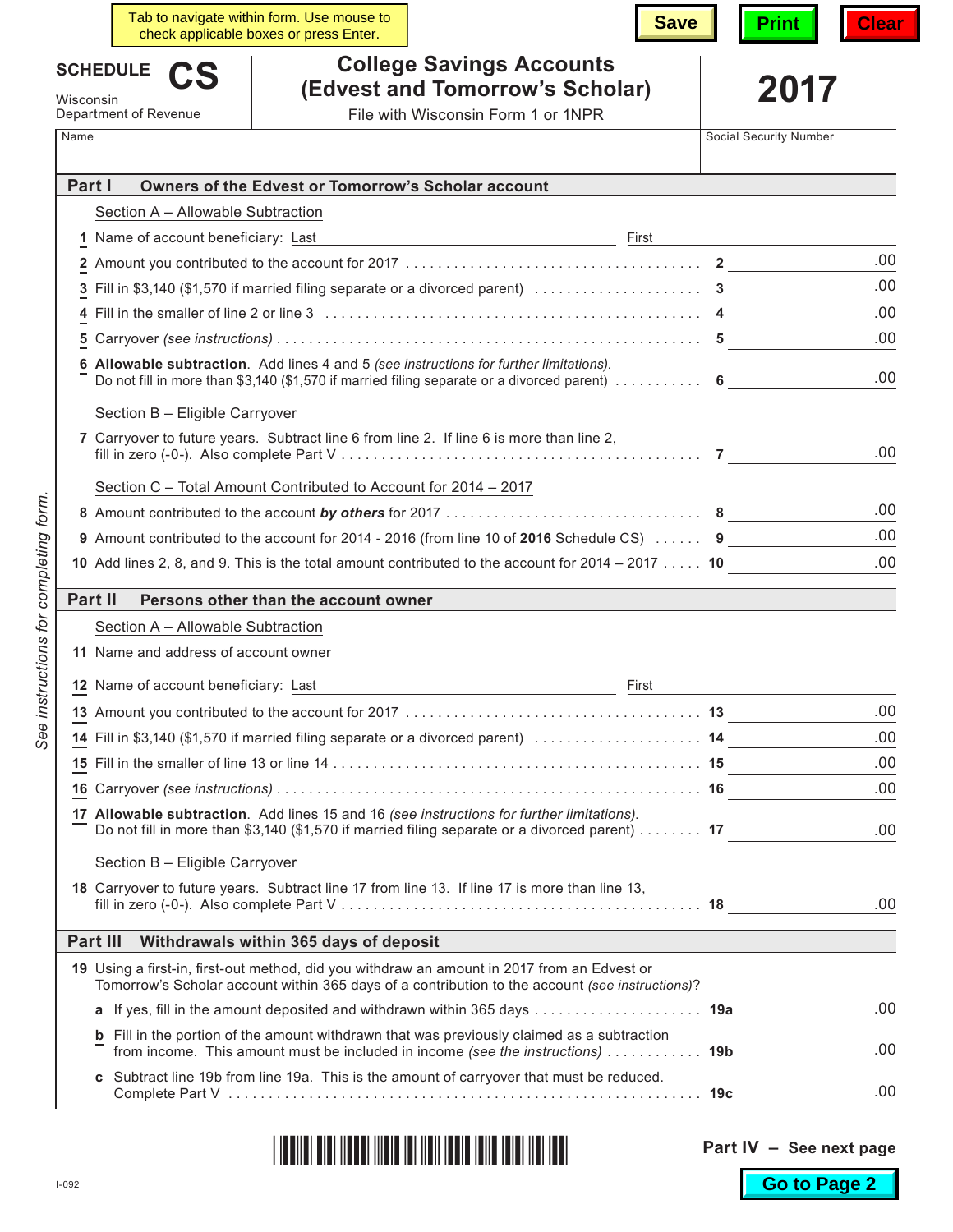| Name    |                                                                                                                                                                                                                                |               | Social Security Number |     |
|---------|--------------------------------------------------------------------------------------------------------------------------------------------------------------------------------------------------------------------------------|---------------|------------------------|-----|
| Account | Last<br>Beneficiary:<br>name                                                                                                                                                                                                   | First<br>name |                        |     |
|         | <b>Part IV</b><br>Distributions from a college savings account rolled over or not used for qualified education expenses                                                                                                        |               |                        |     |
|         | Section A - Distribution Not Used for Qualified Higher Education Expenses                                                                                                                                                      |               |                        |     |
|         | 20 Who received the distribution check (check one):                                                                                                                                                                            |               |                        |     |
|         | Louis account owner (Name of owner Letter and Contract and Contract of Owner Letter and Contract and Contract of Decision (Name of owner Letter and Contract of Decision and Contract of Decision (Name of Owner Letter and Co |               |                        |     |
|         |                                                                                                                                                                                                                                |               |                        |     |
|         | 21 If the owner or beneficiary was subject to a federal penalty for 2017 because a<br>distribution was not used for qualified higher education expenses, fill in the                                                           |               |                        | .00 |
|         |                                                                                                                                                                                                                                |               |                        | .00 |
|         | 23 Amount claimed as a subtraction for $2014 - 2017$ by all contributors $\ldots \ldots \ldots \ldots$                                                                                                                         |               |                        | .00 |
|         | 24 Fill in the smaller of line 21, 22, or line 23. Add this amount to your (owner's) Wisconsin income 24                                                                                                                       |               |                        | .00 |
|         | 25 If line 21 is greater than line 24, subtract line 24 from line 21. Any carryover must be reduced                                                                                                                            |               |                        | .00 |
|         | Section B - Rollover to another state's qualified tuition program (complete lines 26-28)                                                                                                                                       |               |                        |     |
|         | 26 If, during 2017, you rolled over an amount into another state's qualified tuition program,                                                                                                                                  |               |                        | .00 |
|         | 27 Fill in the portion of the amount on line 26 that was previously claimed as a Wisconsin<br>subtraction from income by yourself and other contributors to the account. This amount                                           |               |                        | .00 |
|         | 28 Subtract line 27 from line 26. This is the amount of carryover that must be reduced.                                                                                                                                        |               |                        | .00 |
|         | <b>Part V</b><br><b>Computation of Carryover from 2017 to 2018</b>                                                                                                                                                             |               |                        |     |
|         |                                                                                                                                                                                                                                |               |                        | .00 |
|         |                                                                                                                                                                                                                                |               |                        | .00 |
|         |                                                                                                                                                                                                                                |               |                        | .00 |
|         | 32 Fill in the following amounts from this 2017 Schedule CS                                                                                                                                                                    |               |                        |     |
|         |                                                                                                                                                                                                                                |               | .00                    |     |
|         |                                                                                                                                                                                                                                |               | .00                    |     |
|         |                                                                                                                                                                                                                                |               | .00                    |     |
|         |                                                                                                                                                                                                                                |               | .00                    |     |
|         |                                                                                                                                                                                                                                |               |                        | .00 |
|         |                                                                                                                                                                                                                                |               |                        | .00 |
|         |                                                                                                                                                                                                                                |               |                        |     |

**Return to Page 1**

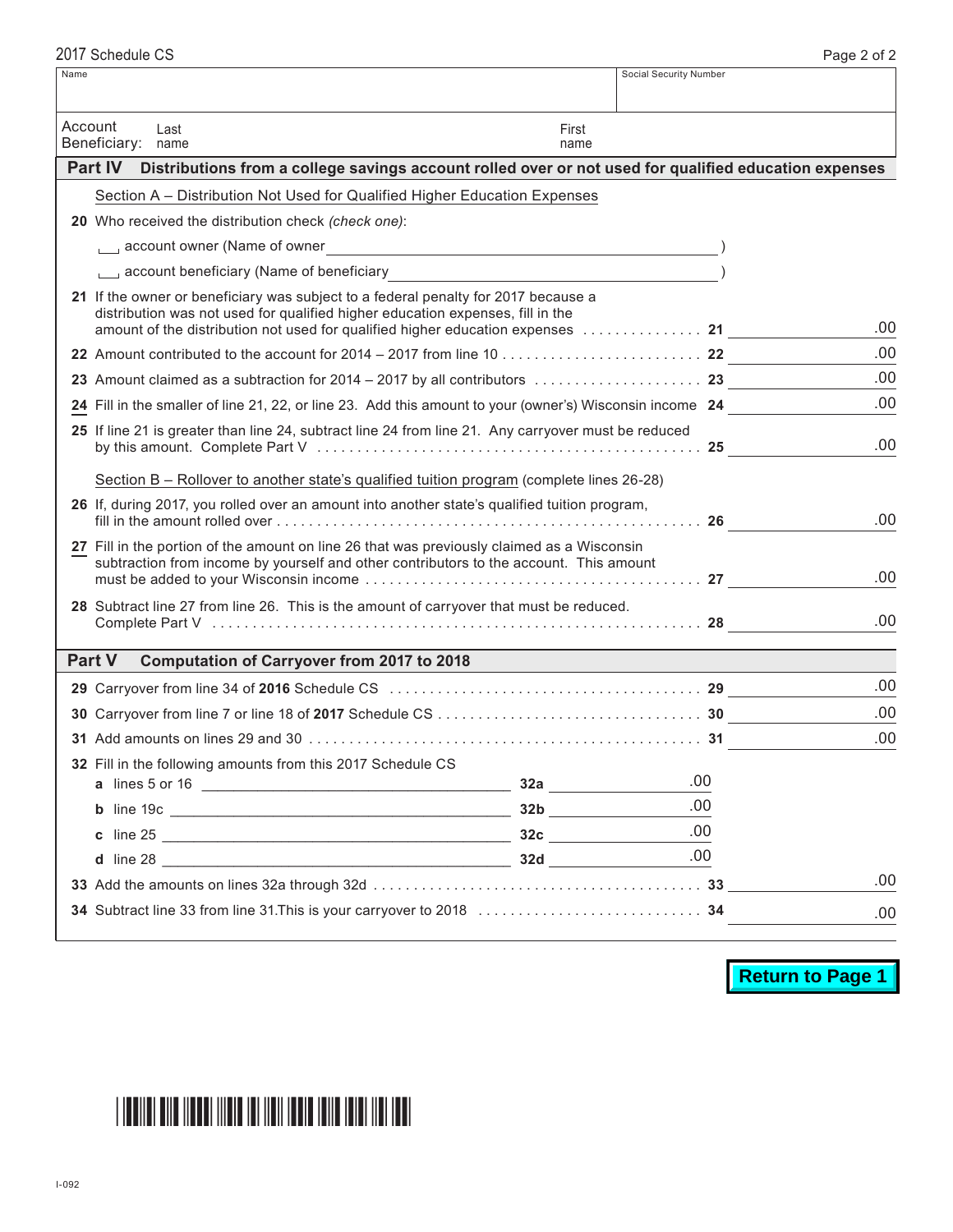# **Schedule CS Instructions College Savings Accounts (Edvest and Tomorrow's Scholar)**

## **Purpose of Schedule CS**

Wisconsin provides a subtraction from income for amounts contributed to the Wisconsin state-sponsored college savings program. There are two Wisconsin plans that qualify for the subtraction, Edvest and Tomorrow's Scholar.

The Edvest and Tomorrow's Scholar programs are both a qualified tuition program (QTP) under the federal Internal Revenue Code. They are also called "529 plans."

## **Who Must File Schedule CS**

Schedule CS must be filed by persons who:

- Claim a subtraction from income for contributions to an Edvest or Tomorrow's Scholar account, or
- Received a distribution from an Edvest or Tomorrow's Scholar college savings account that was not used for qualified higher education expenses, or
- Rolled over an amount from an Edvest or Tomorrow's Scholar college savings account into another state's qualified tuition program, or
- Using a first-in, first-out method, received a distribution from an Edvest or Tomorrow's Scholar account within 365 days after the date the contribution was made. You must complete Schedule CS even if the contribution and withdrawal are made in the same taxable year.

**Note:** If you have more than one Edvest or Tomorrow's Scholar account, complete a separate Schedule CS for each account with different beneficiaries.

# **General Instructions**

**When can contributions be made?** Contributions to an Edvest or Tomorrow's Scholar college savings account for 2017 must be made during 2017 or on or before April 17, 2018. For contributions made between January 1, 2018 and April 17, 2018, be sure they are identified as 2017 contributions if that is your intent. Otherwise they will be considered 2018 contributions. (**Note** If you file your return on a fiscal-year basis, the last day for making contributions is the 15th day of the 4th month beginning after the close of the taxable year. If any due date falls on a Saturday, Sunday, or legal holiday, use the next business day.)

**Who can contribute to an account?** The owner of an Edvest or Tomorrow's Scholar account may contribute to the account. The owner of the account may also authorize any other person to contribute to the account.

**May I subtract my contribution to the Edvest or Tomorrow's Scholar account from income?** You may be able to subtract the amount you contributed to an Edvest or Tomorrow's Scholar account if you are the owner of the account or were authorized by the owner to make contributions to the account. The subtraction is equal to the amount you contributed to the account for 2017, but not more than \$3,140 per beneficiary (\$1,570 per beneficiary if you are married filing a separate return or a divorced parent).

The total subtraction for a married couple may not exceed \$3,140 per beneficiary.

*Example:* You are married filing a joint return and have two children. You established an Edvest or Tomorrow's Scholar account for each child. For 2017, you contributed \$3,140 to the account of each child. You may claim a subtraction of \$6,280.

In the case of divorced parents, the total subtraction per beneficiary by the formerly married couple may not exceed \$3,140, and the maximum amount that may be subtracted by each former spouse is \$1,570, unless the divorce judgment specifies a different division of the \$3,140 maximum.

Your subtraction is also limited in that it cannot reduce your Wisconsin income to less than zero. Part-year residents and nonresidents are required to prorate the credit.

# **Specific Instructions**

#### **Part I Owners of the Edvest or Tomorrow's Scholar account**

Complete Part I if you are the owner of the Edvest or Tomorrow's Scholar account.

**Line 1** Fill in the name of the beneficiary of the account.

**Line 2** Fill in the amount you contributed to the account for 2017. (See "When can contributions be made?".)

**CAUTION** If you contributed an amount to an Edvest or Tomorrow's Scholar account between January 1, 2017, and April 18, 2017, and the amount was included as a contribution on your 2016 Schedule CS, do **not** include that amount as a contribution on your 2017 Schedule CS. Contributions may be subtracted only once.

If you rolled over an amount from another state's qualified college savings account to an Edvest or Tomorrow's Scholar account during 2017, include on line 2 the amount of principal rolled over. Do not include any earnings rolled over on line 2. If you rolled over the amount from another state's qualified college savings account to an Edvest or Tomorrow's Scholar account between January 1, 2018, and April 17, 2018, you may treat the principal amount rolled over as a contribution for either 2017 or 2018 (but not both years).

**Line 5** The amount to fill in on line 5 is the smaller of the following:

- \$3,140 (\$1,570 if married filing separate or a divorced parent) less the amount on line 2 of Schedule CS, or
- The amount of your carryover from line 34 of **2016** Schedule CS for this beneficiary.

Note Complete line 5 only if the amount on line 4 is less than \$3,140 (\$1,570 if married filing a separate return or a divorced parent) and you have a carryover from line 34 of 2016 Schedule CS. Otherwise, skip line 5 and fill in the amount from line 4 on line 6.

Fill in the amount from line 5 on line 32a in Part V.

*Example:* You are married filing a joint return. For 2017, you contributed \$2,000 to the Edvest account for your child. The maximum amount that you may subtract for 2017 is \$3,140. You have a carryover of an excess contribution from 2016 of \$5,000. The amount to include on line 5 as a carryover from 2016 is \$1,140 (\$3,140 - \$2,000 = \$1,140).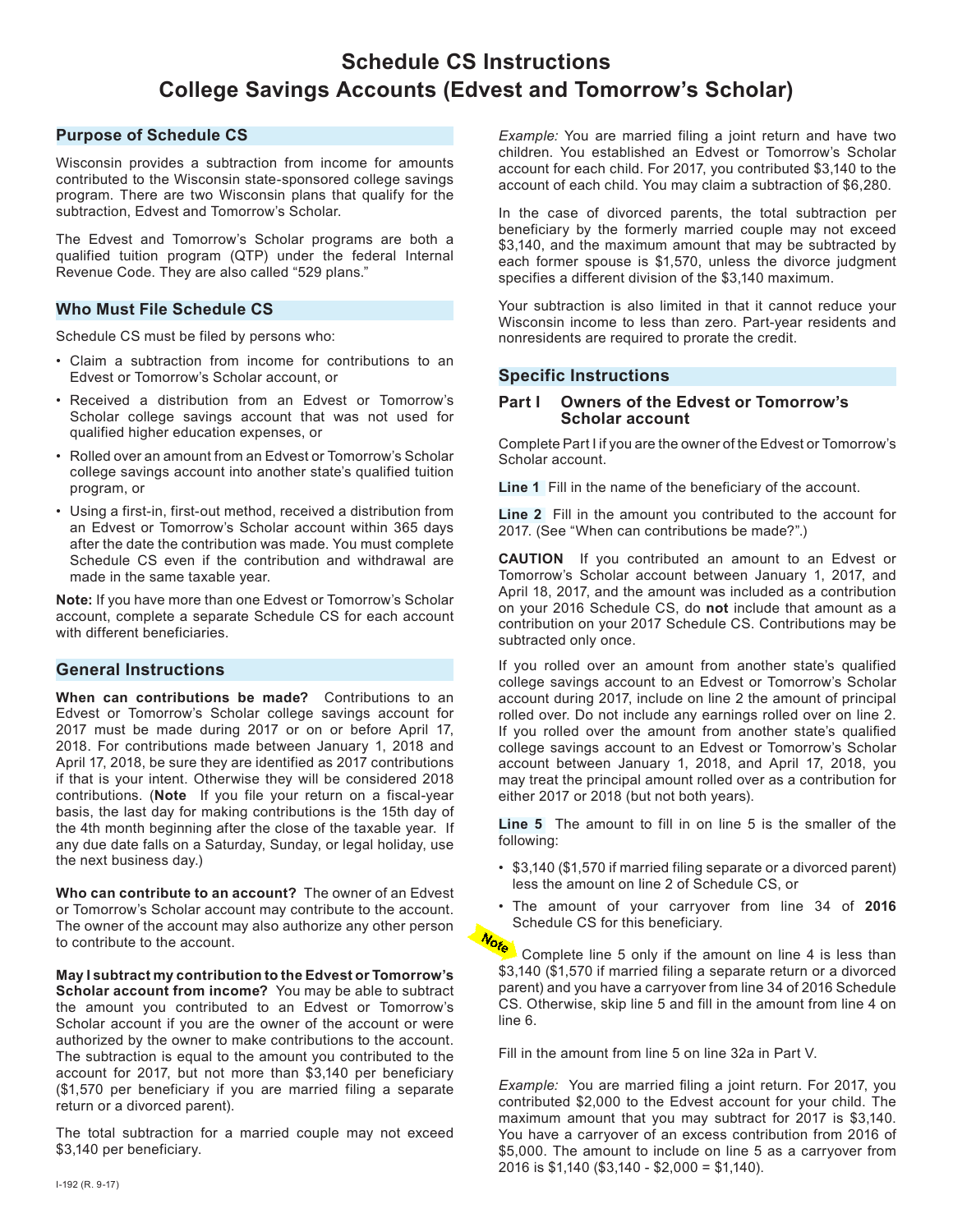Assume in this example your child was from a former marriage. In that case, the maximum amount that you may subtract for that child is \$1,570. You would then have an excess contribution of \$430 (\$2,000 - \$1570 = \$430) for 2017 to carry forward to future years. You cannot use any amount of your carryover from 2016 on your 2017 return.

**Line 6** To determine your allowable subtraction, complete the following steps:

**Step 1** Add amounts on lines 4 and 5 of Schedule CS (lines 15 and 16 if completing Part II).

#### *Full-year Wisconsin residents –*

**Step 2** Your subtraction is equal to the smaller of:

- The amount determined in Step 1, or
- The amount on line 5 of **Form 1** less the amounts on lines 6-10 and less all amounts that will be included on line 11 without considering the subtraction for contributions to the Edvest or Tomorrow's Scholar account.

Fill in the amount of your subtraction from line 6 (line 17 if completing Part II) of Schedule CS on line 11 of Form 1 using Code 14.

**CAUTION** If your subtraction is limited due to income level, you will need to adjust lines 3 through 7 of Part I or lines 14 through 18 of Part II in order to determine the correct amount of carryover used for 2017 or that may be allowed for future years. Even if you did not have a carryover from 2016, you must adjust Parts I or II as in some cases this may result in a carryover. To make this adjustment,

- Fill in the limited amount determined above on lines 3 and 6 (lines 14 and 17 of Part II).
- Complete line 4 (or line 15).
- Complete line 5 (or line 16) if the amount on line 4 (or line 15) is less than amount on line 3 (or line 14) and you have a carryover from line 34 of 2016 Schedule CS. The amount to fill in on line 5 (or line 16) is the amount on line 3 less the amount on line 2 of Schedule CS (or line 14 less the amount on line 13).
- Complete line 7 (or line 18) if appropriate.

#### *Part-Year Residents and Nonresidents –*

**EXCEPTION:** Do not complete the formula below in the following situations:

- Your wages, unearned income, and net earnings from a trade or business taxable to Wisconsin are zero or a negative amount. The amount of your tentative subtraction is zero.
- Your wages, unearned income, and net earnings from a trade or business taxable to Wisconsin are greater than your total wages, unearned income, and net earnings from a trade or business. The amount of your tentative subtraction is equal to the amount from Step 1.

**Step 2** Prorate the amount determined in Step 1 as follows:

|        |   | Wages, unearned income, and   |             |
|--------|---|-------------------------------|-------------|
| Amount |   | net earnings from a trade or  |             |
| from   | x | business* taxable to Wis.     | Tentative   |
| Step 1 |   | Total wages, unearned income, | Subtraction |
|        |   | and net earnings from a trade |             |
|        |   | or business**                 |             |

**\*** Use the amount that will be on line 16, column B of Form 1NPR, **without** considering the subtraction for

contributions to a Wisconsin state-sponsored college savings program less the amount that will be on line 31, column B of Form 1NPR.

**\*\*** Use the amount that will be on line 16, column A of Form 1NPR, **without** considering the subtraction for contributions to a Wisconsin state-sponsored college saving program, less the amount that will be on line 31, column A of Form 1NPR.

Your subtraction is equal to the smaller of the tentative subtraction computed in Step 2 or your total wages, salaries, tips, unearned income, and net earnings from a trade or business taxable to Wisconsin. (See **\*** in Step 2.)

Fill in the amount of your subtraction on line 6 of Schedule CS and on line 32 of Schedule M (Form 1NPR).

See the **CAUTION** in column 1.

**Line 7** The amount on line 7 may be carried forward to future years and claimed as a subtraction subject to the yearly limitations. See Part V.

**Line 8** Fill in the amount contributed to the Edvest or Tomorrow's Scholar account by others for 2017.

#### **Part II Persons other than the account owner**

Complete Part II if you contributed to an Edvest or Tomorrow's Scholar account, but you are not the owner of the account.

**Line 16** The amount to fill in on line 16 is the smaller of the following:

- \$3,140 (\$1,570 if married filing separate or a divorced parent) less the amount on line 13 of Schedule CS, or
- The amount of your carryover from line 34 of **2016** Schedule CS.

Note Complete line 16 only if the amount on line 15 is less than \$3,140 (\$1, 570 if married filing a separate return or a divorced parent) and you have a carryover from line 34 of 2016 Schedule CS. Otherwise, skip line 16 and fill in the amount from line 15 on line 17.

Fill in the amount from line 16 on line 32a in Part V.

**Line 17** See the line 6 instructions to determine your allowable subtraction.

**Line 18** The amount on line 18 may be carried forward to future years and claimed as a subtraction subject to the yearly limitations. Complete Part V.

#### **Part III Withdrawals within 365 days of contribution**

**Line 19** Adjustments must be made if an amount was deposited in an Edvest or Tomorrow's Scholar account in 2016 or 2017 and that amount was withdrawn in 2017 within 365 days of the deposit and used for any purpose.

 $\rightarrow$  This law applies using a first-in, first-out method of accounting. The first contribution made into the account is considered the first contribution out of the account in determining whether a contribution was made within 365 days of a withdrawal. Only persons who do not have a sufficient balance in their account 365 days in advance of a withdrawal may be required to add all or a portion of the amount of the withdrawal to their Wisconsin income.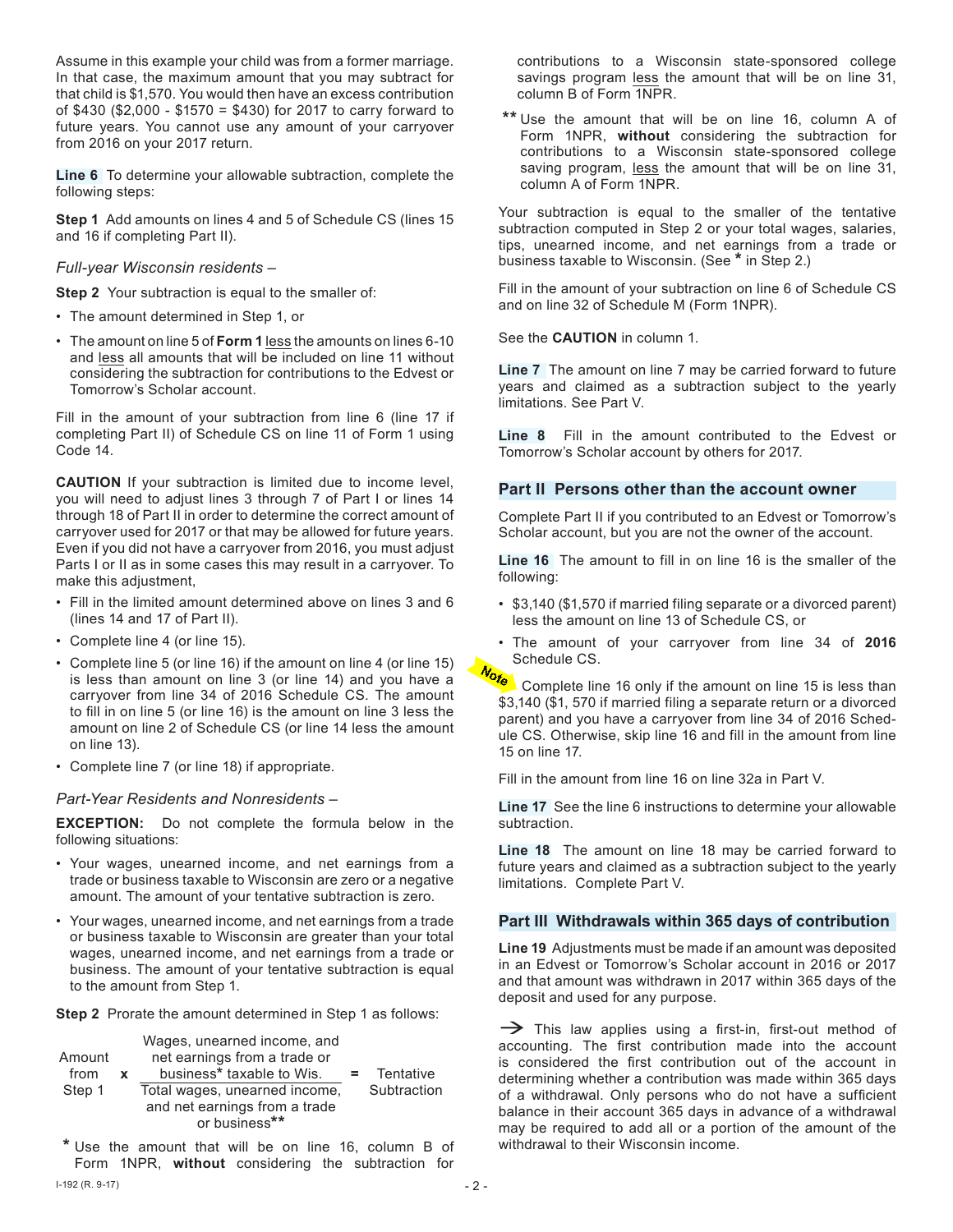Note If the amount withdrawn within 365 days of the contribution was not used for qualified higher education expenses or was rolled over into another state's college tuition program, complete Part IV first. The amount that is attributable to a withdrawal within 365 days of contribution that is added to income in Part IV does not have to be included when completing line 19a of Part III. You are required to add the amount to income only once.

**Line 19a** Fill in the amount that was deposited in the account and withdrawn within 365 days for any purpose.

*Example:* The balance in your Edvest account on January 1, 2016, was \$2,500 (plus earnings). You contributed \$3,100 to the account on September 1, 2016. On August 1, 2017, you withdrew \$4,000 (plus earnings) from the account. Using the first-in, first-out method, \$1,500 (\$4,000 - \$2,500 = \$1,500) is required to be added to income since that portion of the withdrawal occurred within 365 days of the deposit.

*Example:* You are married filing a joint return. You made the following contributions to an Edvest account for your child:

- January 15, 2014 \$3,000
- April 25, 2015 \$3,000
- September 15, 2016 \$18,000
- \$3,100 was claimed as a 2016 subtraction from income, no subtraction was claimed in 2017 and \$14,900 allowed as a carryover to future years.

On September 1, 2017, you received a distribution from the Edvest account of \$16,000 to pay for tuition for your child to attend college. According to the Form 1099-Q, the distribution included \$1,000 of earnings and \$15,000 of principal. Because a portion of the September 15, 2016, contribution was withdrawn within 365 days, you must complete Part III of Schedule CS. The amount withdrawn within 365 days of the deposit is \$9,000 (\$15,000 less \$6,000 attributable to deposits in 2014 and 2015). The \$9,000 would be entered on line 19a. The portion of the amount on line 19a that was previously claimed as a subtraction is \$3,100. This amount is entered on line 19b and must be added to your Wisconsin income. Your excess contribution carryover must be reduced by the difference (\$9,000 - 3,100 = \$5,900). See Part V of Schedule CS to adjust the carryover.

*Example:* Beginning January of 2003, you contributed \$100 each month to an Edvest account for your child. On January 1, 2016, the account included \$15,600 of contributions plus earnings. You continued to contribute \$100 a month through 2016 and 2017. In August of 2017 you withdrew \$8,000 from the account to pay tuition for your child to attend college. Even though a portion of the distribution was within 365 days of the date some 2016 and the 2017 contributions were made to the account, you do not have to complete Part III. Using the first-in, first-out method, the first contributions to the account (contributions first made in 2003 and thereafter) are the first amounts withdrawn and those earlier contributions were not within 365 days of the withdrawal.

**Line 19b** Fill in the portion of the amount withdrawn that was previously claimed as a subtraction from income regardless of whether the subtraction was claimed by the owner of the account or another contributor to the account. This amount must be included in the account owner's income. If you (owner of the account) are filing Form 1, include this amount as an addition to income on line 4 of Form 1 using Code 01. If you are filing Form 1NPR, include this amount of line 18 of Schedule M.

**Line 19c** If line 19a is greater than line 19b, subtract line 19b from line 19a. This indicates there was an excess contribution in 2016 or 2017 that resulted in a carryover. The amount of any carryover must be reduced by this amount. If the amount that was deposited in the account resulted in a carryover for the owner of the account, the owner must reduce the carryover by the amount on line 19c. Fill in the amount from line 19c on line

 $\frac{32b}{b}$  and complete Part V. If the carryover resulted from a contribution by someone other than the owner of the account, the owner of the account must inform that contributor of the amount by which that contributor must reduce his or her carryover. Fill in the amount allocated to the other contributor and their name on the line next to 32b. That contributor must complete Part V of Schedule CS to adjust his or her carryover.

#### **Part IV Distributions from a college savings account rolled over or not used for qualified education expenses**

The owner of the Edvest or Tomorrow's Scholar college savings account must complete Part IV if, while a Wisconsin resident, (1) you received or authorized a distribution from an Edvest or Tomorrow's Scholar college savings account and all or a portion of the distribution was subject to a federal penalty for the owner or beneficiary of the account because it was not used for qualified higher education expenses or (2) an amount was rolled over by the owner of the account into another state's qualified tuition program.

*Example:* You are single and made the following contributions to your Edvest account:

- March 15, 2013 \$5,000
- April 10, 2014 \$5,000
- August 1, 2015 \$3,100

In addition, your grandparents contributed \$1,000 to the account on July 1, 2015. You claimed a subtraction for the contribution of \$3,100 for 2015 and your grandparents claimed a subtraction of \$1,000 for 2015. No contributions were made for 2016.

On May 1, 2017, you received a distribution of \$7,500. According to the Form 1099-Q, the distribution included \$500 of earnings and \$7,000 of principal. \$2,000 of the distribution was not used for qualified higher education expenses. You were required to include a portion of the earnings in your federal income which will carry over and be included in your Wisconsin income. The amount that you must add to your Wisconsin income is \$2,000.

**Line 21** "Qualified higher education expenses" means tuition, fees, books, supplies, and equipment required for the enrollment or attendance of a designated beneficiary at an eligible education institution. The term includes expenses for the purchase of computer or peripheral equipment, computer software, or internet access and related services if such equipment, software, or services are to be used primarily by the beneficiary during any of the years the beneficiary is enrolled at an eligible institution. It also includes expenses for special needs services in the case of a special needs beneficiary which are incurred in connection with such enrollment or attendance and room and board as allowed for federal tax purposes.

When completing line 21, do not include the portion of the distribution that consists of earnings on the account that was required to be included in federal income of the owner or beneficiary.